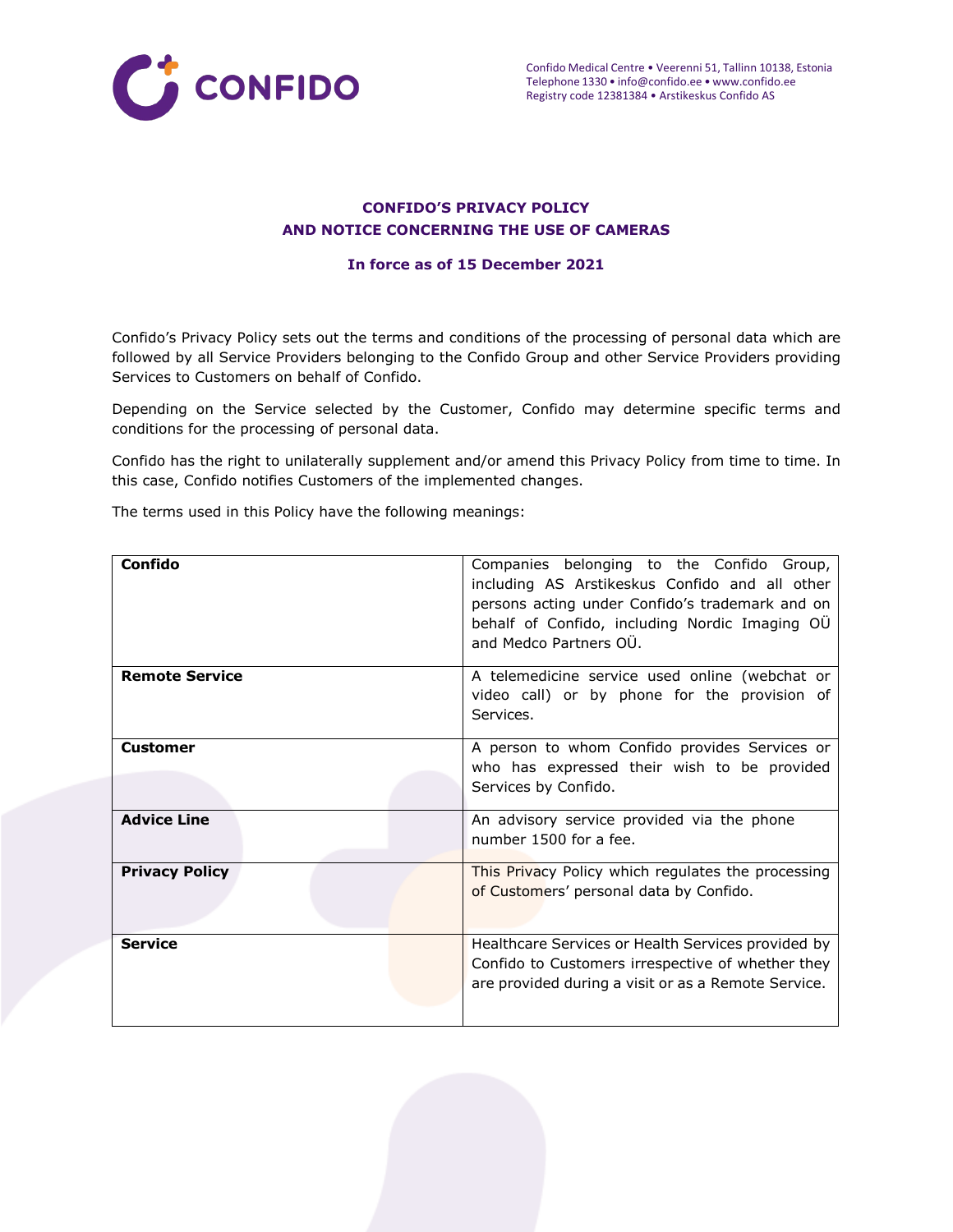

| <b>Health Service</b>                | A Service provided to the Customer that is not a      |
|--------------------------------------|-------------------------------------------------------|
|                                      | Healthcare Service.                                   |
|                                      |                                                       |
| <b>Healthcare Service</b>            | A Service provided by a registered healthcare         |
|                                      | professional and a person holding an activity         |
|                                      | license for the provision of the relevant Service, if |
|                                      | the existence of such a registration or activity      |
|                                      | license is required for the provision of the relevant |
|                                      | Service, following the rules of medical science. A    |
|                                      | Healthcare Service is the activity of a Healthcare    |
|                                      | Service Provider for the prevention, diagnosis and    |
|                                      | treatment of an illness with the aim of maintaining   |
|                                      | Customers' good health and raising their quality of   |
|                                      | life (including medical examinations, analyses and    |
|                                      | the provision of medical certificates, etc.). The     |
|                                      | Healthcare Services provided by Confido are listed    |
|                                      | Confido's<br>website<br>on                            |
|                                      | https://www.confido.ee/ and the list may change       |
|                                      | over time.                                            |
|                                      |                                                       |
|                                      |                                                       |
| <b>Health Service Provider</b>       | A company belonging to the Confido Group, an          |
|                                      | employee or another representative of Confido or      |
|                                      | a legal or natural person who is a cooperation        |
|                                      | partner of Confido and who is not a Healthcare        |
|                                      | Service Provider<br>(including<br>the services<br>оf  |
|                                      | physiotherapists,<br>speech<br>therapists<br>and      |
|                                      | psychologists).                                       |
| <b>Healthcare Service Provider</b>   | A company belonging to the Confido Group, an          |
|                                      | employee or another representative of Confido or      |
|                                      | a legal or natural person who is a cooperation        |
|                                      | partner of Confido and who has the right to           |
|                                      | provide Healthcare Services.                          |
|                                      |                                                       |
| <b>Standard Terms and Conditions</b> | Confido's Standard Terms and Conditions for           |
|                                      | Service provision.                                    |
|                                      |                                                       |
| <b>Appointment</b>                   | A meeting between Confido's representative and a      |
|                                      | Customer on Confido's premises or via a Remote        |
|                                      | Service for the purpose of providing Services.        |
|                                      |                                                       |
| <b>GDPR</b>                          | General<br>Data<br>Protection<br>Regulation<br>(EL)   |
|                                      | 2016/679.                                             |
|                                      |                                                       |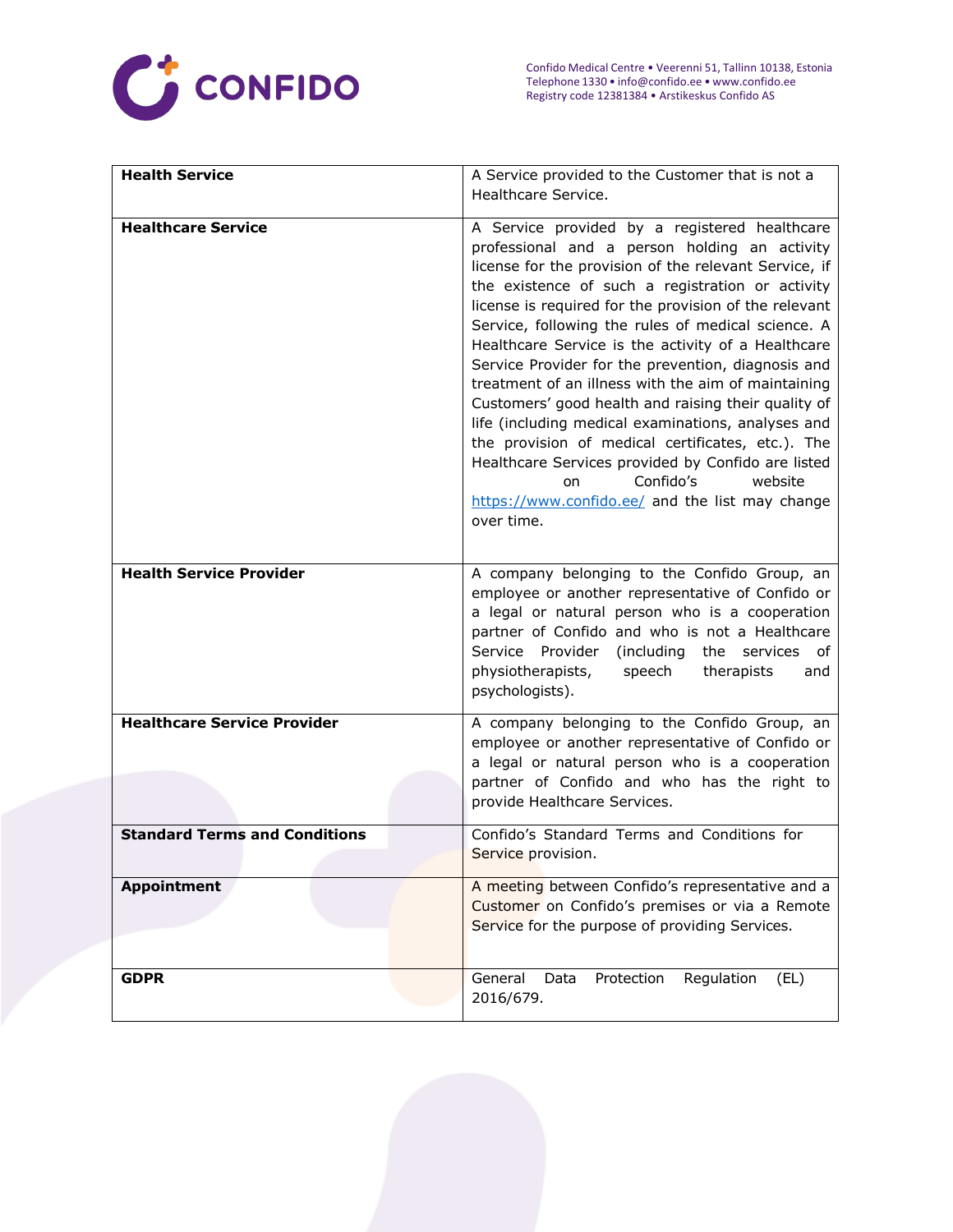

## **1. ROLE OF CONFIDO IN THE PROCESSING OF PERSONAL DATA**

- 1.1. Confido can be regarded as the controller of Customers' personal data within the meaning of the GDPR. As the Service Provider, Confido determines which personal data must be collected from the Customer in order to provide high-quality Services and, *inter alia*, determines the objectives and tools of the collection and processing of personal data.
- 1.2. In certain cases, Confido may include other controllers in the processing of Customers' personal data who may be regarded as independent controllers or processors authorised by Confido. A more detailed overview of such third parties is provided in clause 5 of the Privacy Policy.

## **2. PERSONAL DATA COLLECTED**

Confido processes the following personal data of the Customer:

| <b>Identification</b><br>data             | Given name and surname, personal identification code, residency, document<br>number (ID card, passport, driver's licence).                                                                                                                                                                                                                                                                                                                                                                                                                                                                                                                                                                                                           |
|-------------------------------------------|--------------------------------------------------------------------------------------------------------------------------------------------------------------------------------------------------------------------------------------------------------------------------------------------------------------------------------------------------------------------------------------------------------------------------------------------------------------------------------------------------------------------------------------------------------------------------------------------------------------------------------------------------------------------------------------------------------------------------------------|
| <b>Contact details</b>                    | Telephone number, address, e-mail address.                                                                                                                                                                                                                                                                                                                                                                                                                                                                                                                                                                                                                                                                                           |
| <b>Health</b><br>insurance<br>information | Information concerning the existence of health insurance, referrals and<br>general medical history.                                                                                                                                                                                                                                                                                                                                                                                                                                                                                                                                                                                                                                  |
| <b>Data</b><br>concerning<br>health       | Data on the Customer's state of health, including information regarding the<br>doctor the Customer has visited or wants to visit, the Services provided to the<br>Customer and the data collected from them in the course of the provision of<br>such Services, medicines taken by the Customer, X-ray images and/or other<br>clinical images made for the provision of Services. If the provision of the<br>Healthcare Service requires a referral letter, information on the referral letter.<br>In addition, the instructions and guidelines given to the Customer by Confido.<br>The composition and scope of health data which Confido processes in a specific<br>case depends largely on the Service selected by the Customer. |
| <b>Payment</b><br>information             | Information on payment for the Service, including data of the person paying for<br>the Service.                                                                                                                                                                                                                                                                                                                                                                                                                                                                                                                                                                                                                                      |
| <b>Complaints and</b><br>suggestions      | Data related to the complaints or suggestions submitted by the Customer or<br>their parent or quardian, including the booking number and the Service in<br>connection with which the suggestion or complaint has been submitted or the<br>name of the employee in connection with whose activities the complaint has<br>been filed.                                                                                                                                                                                                                                                                                                                                                                                                  |
| Recording<br>of<br><b>Remote Service</b>  | Recording of the Customer contacting Confido (recording of the call and video,<br>messages in chat) via a Remote Service platform, including platforms provided<br>by third parties where Confido provides Services.                                                                                                                                                                                                                                                                                                                                                                                                                                                                                                                 |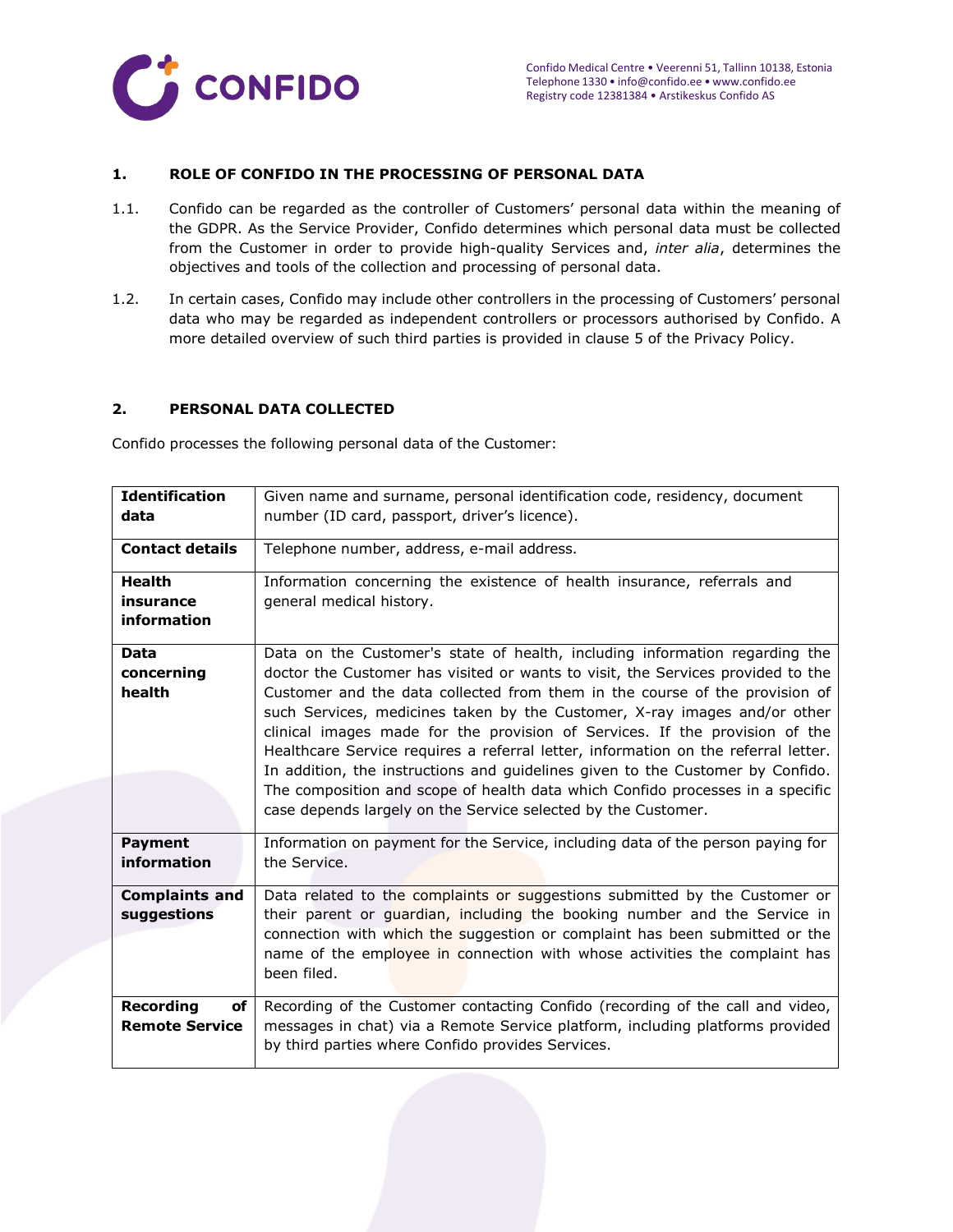

| Call recording                  | The Customer's call to Confido, which may include data identifying the caller,<br>such as their name and personal identification code, information required for<br>providing Healthcare Services, including data concerning health, the caller's<br>contact details and other information provided by the Customer during the call. |
|---------------------------------|-------------------------------------------------------------------------------------------------------------------------------------------------------------------------------------------------------------------------------------------------------------------------------------------------------------------------------------|
| <b>Video recording</b>          | The Customer's image, appearance and behaviour in the field of vision of<br>cameras at a specific time.                                                                                                                                                                                                                             |
| <b>Other</b><br>general<br>data | Customer's language of communication.                                                                                                                                                                                                                                                                                               |

Confido processes personal data received directly from the Customer and from third party sources. Such third party sources include the Customer's legal representative, the Health Insurance Fund, the Patient Portal information system, the prescription centre, the image bank or any other health-related IT environment.

# **3. PURPOSES OF AND LEGAL BASIS FOR PROCESSING PERSONAL DATA**

3.1. Confido processes the Customer's personal data only pursuant to applicable law and for the stated purposes.

| Data sets                        | <b>Purpose</b>                                                                                                                                                                                                                                           | <b>Legal basis</b>                                                                                                                                                                                                 |
|----------------------------------|----------------------------------------------------------------------------------------------------------------------------------------------------------------------------------------------------------------------------------------------------------|--------------------------------------------------------------------------------------------------------------------------------------------------------------------------------------------------------------------|
| <b>Identification data</b>       | To book and provide Services to the<br>Customer.                                                                                                                                                                                                         | 1. If<br>the<br>Customer<br>contacts<br>Confido in order to be provided<br>Healthcare<br>Services,<br>Confido processes<br>personal                                                                                |
| <b>Contact details</b>           | To book and provide Services to the<br>Customer.<br>To contact the Customer, including<br>transmission of additional guidelines<br>and instructions related to the Service<br>before and after providing the Service.<br>For example, Confido may send a | in accordance<br>with<br>data<br>sections $4^1$ (1), $4^1$ (1 <sup>1</sup> ) and $4^1$<br>$(12)$ of the Health Services<br>Organisation Act and Confido's<br><b>Standard Terms and Conditions</b><br>for Services. |
|                                  | reminder about their appointment to<br>the Customer.                                                                                                                                                                                                     | 2. Tf<br>the<br>Customer<br>turns<br>to.<br>Confido in order to be provided<br>Healthcare Services upon the                                                                                                        |
| <b>Data concerning</b><br>health | To plan the provision of Services,<br>including to prevent, diagnose and<br>treat illnesses, injuries or poisoning in<br>order<br>alleviate a<br>person's<br>to                                                                                          | referral of their<br>employer<br>or                                                                                                                                                                                |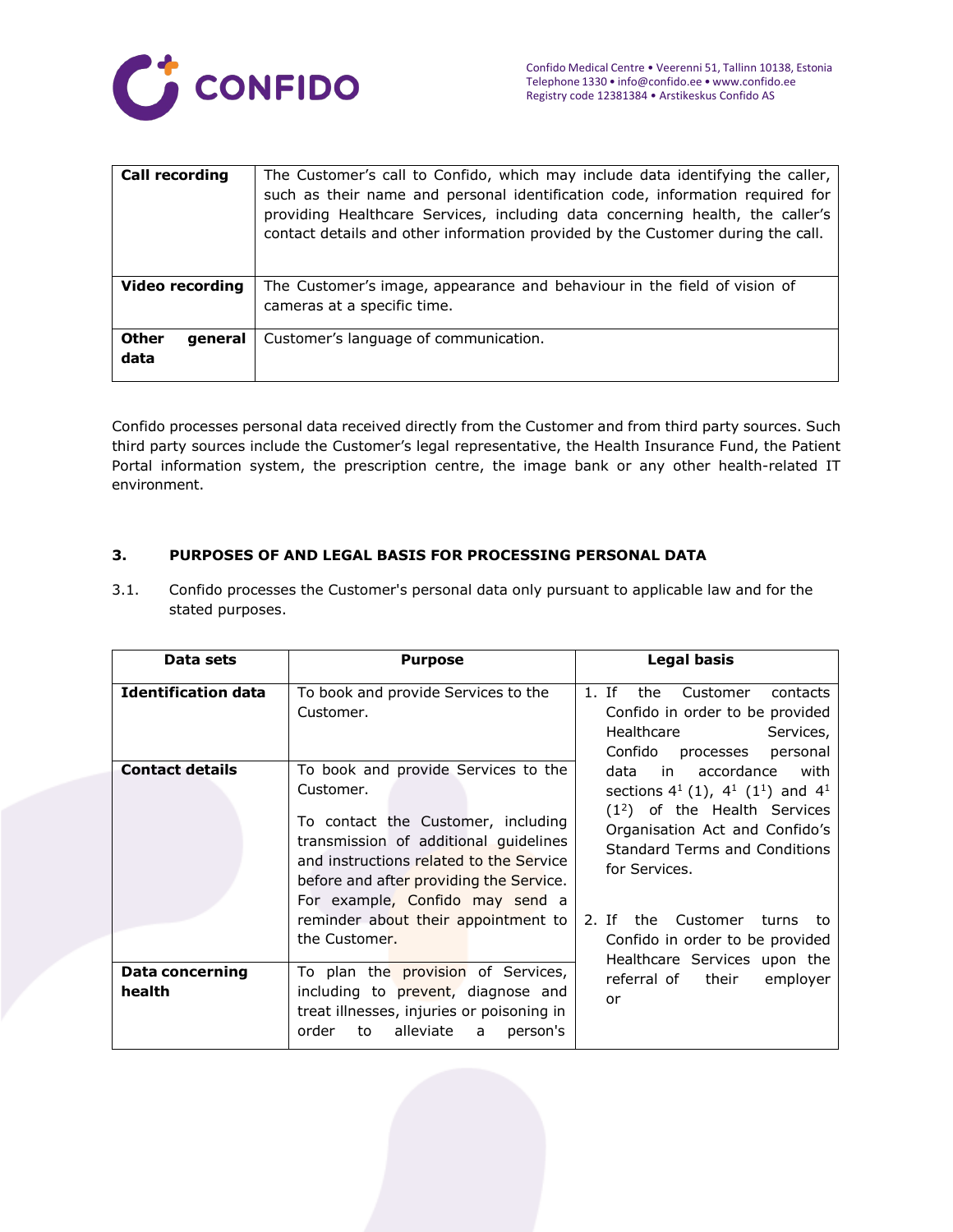

| <b>Payment</b><br>information                | complaints, prevent deterioration of<br>their health or aggravation of the<br>disease and restore their health.<br>To document Services.<br>To settle the expenses of Services.                                    | another person in relation to<br>occupational health or to obtain<br>a necessary medical certificate,<br>Confido<br>for<br>the<br>processes<br>data<br>performance of the contract<br>entered into between Confido<br>and the Customer's employer<br>and in accordance with sections<br>$4^1$ (1), $4^1$ (1 <sup>1</sup> ) and $4^1$ (1 <sup>2</sup> )<br>the<br>Health<br><b>Services</b><br>of<br>Organisation Act and Confido's<br><b>Standard Terms and Conditions</b><br>for Services.<br>3. If the Customer turns to<br>Confido in order to be provided |
|----------------------------------------------|--------------------------------------------------------------------------------------------------------------------------------------------------------------------------------------------------------------------|---------------------------------------------------------------------------------------------------------------------------------------------------------------------------------------------------------------------------------------------------------------------------------------------------------------------------------------------------------------------------------------------------------------------------------------------------------------------------------------------------------------------------------------------------------------|
|                                              |                                                                                                                                                                                                                    | Services other than Healthcare<br>Services<br>nutrition<br>(e.g.<br>consultancy,<br>physiotherapy),<br>we process the Customer's<br>personal data on the basis of<br>their consent.                                                                                                                                                                                                                                                                                                                                                                           |
| <b>Contact details</b>                       | To send newsletters and other<br>content that may be of interest to the<br>Customer.                                                                                                                               | Customer's explicit consent.                                                                                                                                                                                                                                                                                                                                                                                                                                                                                                                                  |
| <b>Complaints</b>                            | To ensure the quality of Services.                                                                                                                                                                                 | Legal obligation.                                                                                                                                                                                                                                                                                                                                                                                                                                                                                                                                             |
| <b>Recording of</b><br><b>Remote Service</b> | To check the quality of Healthcare<br>Services.                                                                                                                                                                    | Confido's Standard Terms and<br>Conditions.                                                                                                                                                                                                                                                                                                                                                                                                                                                                                                                   |
| <b>Call recording</b>                        | To check the quality of Healthcare<br>Services.                                                                                                                                                                    | Confido's Standard Terms and<br>Conditions.                                                                                                                                                                                                                                                                                                                                                                                                                                                                                                                   |
| <b>Video recording</b>                       | To ensure the safety of property,<br>including<br>equipment<br>and<br>other<br>property belonging to Confido and<br>property of the Customer.<br>To identify offences and violations<br>committed on the premises. | Confido's<br>On<br>the<br>basis<br>of<br>legitimate<br>A<br>large<br>interest.<br>of<br>number<br>Customers<br>visit<br>Confido's business premises every<br>day. Cameras help to ensure the<br>safety of the property of Confido<br>and<br>its<br>Customers<br>if<br>Customers'<br>property is left unattended in                                                                                                                                                                                                                                            |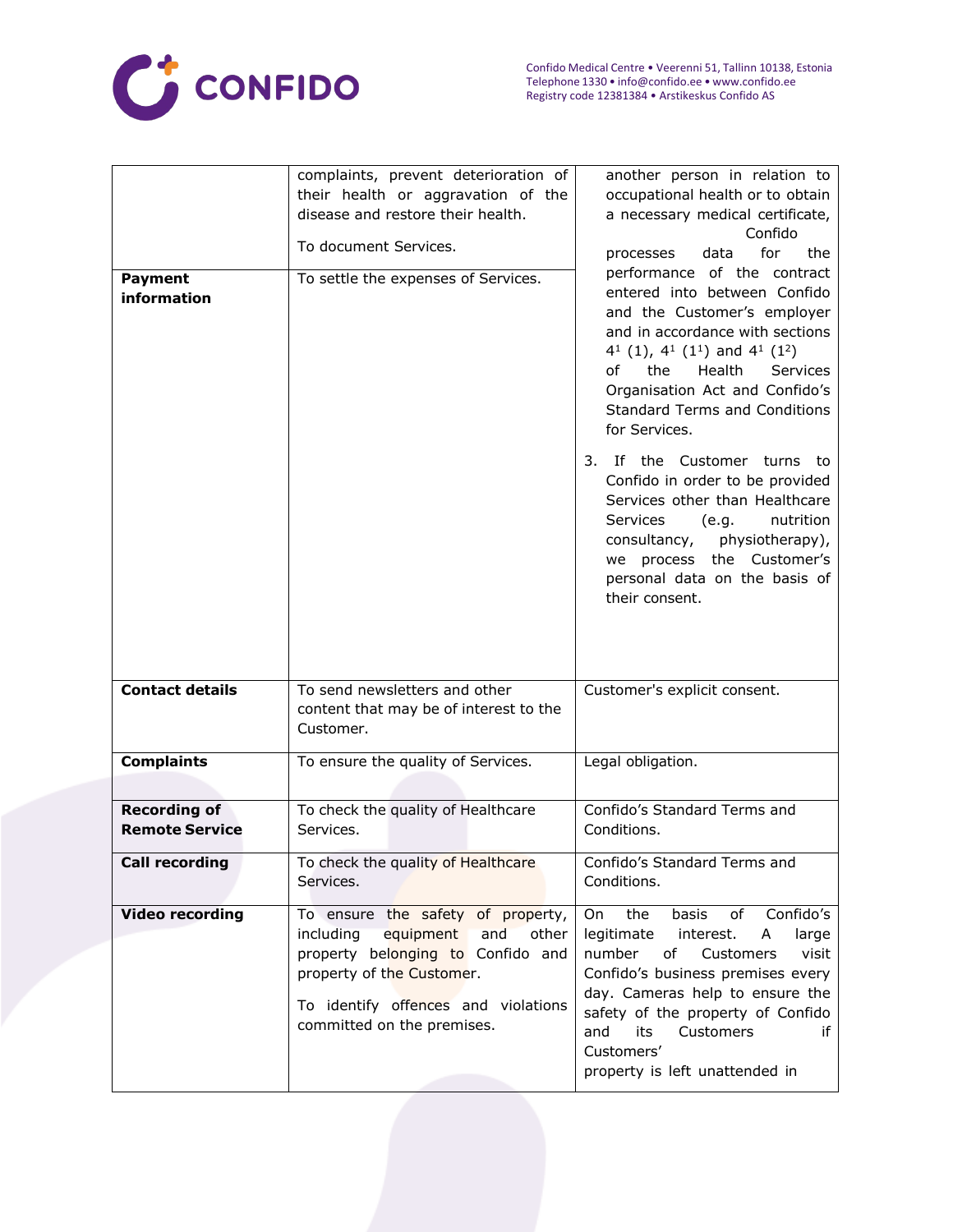

|                    |                                                                                            | the<br>customer<br>area<br>on.<br>Confido's premises.                                                                                                                  |
|--------------------|--------------------------------------------------------------------------------------------|------------------------------------------------------------------------------------------------------------------------------------------------------------------------|
| Other general data | To provide high-quality Services;<br>among other things, to use the Net<br>Promoter Score. | basis of Confido's<br>On the<br>legitimate interest.<br>The<br>legitimate interest refers to<br>ensuring the best possible<br>quality of Services<br>for<br>Customers. |

## **4. STORAGE OF PERSONAL DATA**

- 4.1. Confido does not store personal data longer than it is necessary for the purposes of processing personal data or pursuant to applicable law.
- 4.2. Pursuant to the Health Services Organisation Act and the regulation of the Minister of Social Affairs "The conditions and procedure for documenting the provided health care services, and for the preservation of those documents" Confido stores:
	- 4.2.1. data proving provision of outpatient and inpatient medical care as a rule for 30 years starting from the date of confirming the data of the Healthcare Service provided to the Customer;
	- 4.2.2. when ordering medical examinations, we store the results together with the Customer's health card and the corresponding tissue samples for at least 30 years;
	- 4.2.3. the information system logs of Confido as a Healthcare Service Provider are stored for five years;
	- 4.2.4. feedback collected in order to assess Customer satisfaction is stored for five years from the moment of receiving the feedback.
- 4.3. As a Healthcare Service Provider, Confido stores health check records and medical examination results for 30 years starting from the moment the decision concerning the health check is made.
- 4.4. Pursuant to the Accounting Act, we store accounting documents for seven years.
- 4.5. As a general rule, Confido stores the data collected for entry into a contract with the Customer, the longer retention period of which has not been prescribed by applicable law, as long as they are required for the purposes of the contract during the term of the contract or up to five years after expiry of the contract.

## **5. TRANSMISSION OF PERSONAL DATA**

5.1. Confido does not transmit Customers' personal data to third parties unless Confido has a right to do that pursuant to the law or the transmission of personal data to third parties is required for the provision of high-quality Services.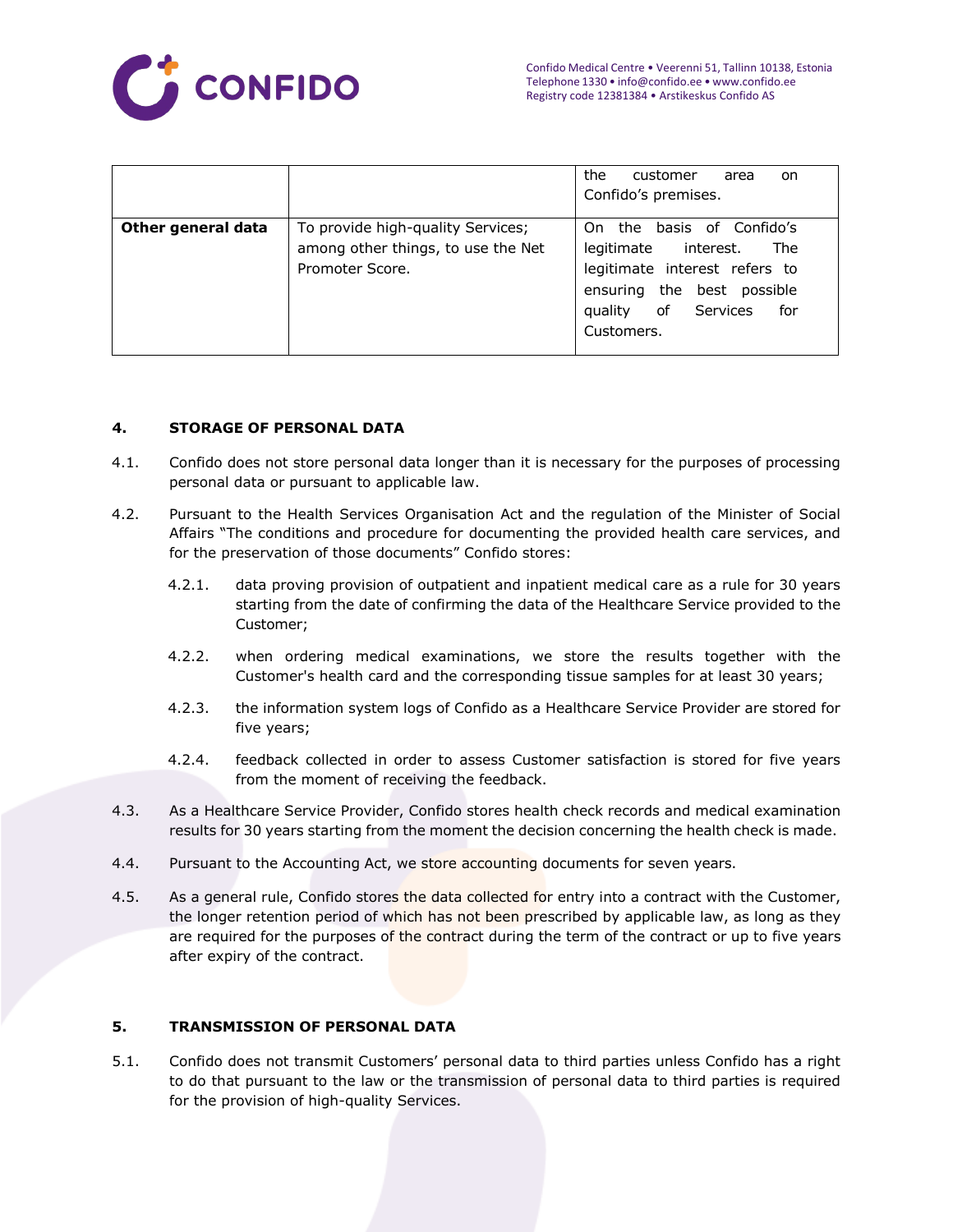

- 5.2. For the purposes of convenient and high-quality Service provision, Confido has engaged various cooperation partners who have the right to process Customers' personal data to a limited extent on the basis of Confido's authorisation. Such cooperation partners are, above all, various cooperation partners providing healthcare services (e.g. providers of general or specialist medical services whom Confido engages in the provision of Services to Customers), IT partners (various providers of server services, IT support services, communications services and other IT services), marketing partners, providers of security services, cooperation partners whom Confido engages in the assessment of health indicators, providers of payment services and other service providers or cooperation partners.
- 5.3. For the provision of Remote Services, Confido may also use third party cooperation partners who provide an online platform required for the provision of telemedicine services. Such a telemedicine platform may be branded as a Confido platform or a third party platform. Despite the fact that the platform may be branded as a third party platform, Confido remains the controller of the Customer's personal data.
- 5.4. In addition, the Confido company providing the Service may transmit the Customer's personal data to other companies belonging to the Confido Group if it is required for providing Services to the Customer.
- 5.5. When providing Services to Customers, Confido transmits health information and other data collected when providing Services (including health-related data generated at an appointment with a clinical psychologist, physiotherapist, chiropractor or speech therapist) to the e-health Patient Portal information system located at https://id.digilugu.ee/ under the current law, the data controller of which is the Health and Welfare Information Systems Centre (registry code 70009770, address Uus-Tatari 25, 10134 Tallinn). For questions related to the Patient Portal, Customers can contact the customer service of the Health and Welfare Information Systems Centre at +372 794 3943 or by e-mail at [abi@tehik.ee.](mailto:abi@tehik.ee)
- 5.6. In order to provide Customers with Services, Confido may, as appropriate, under the current law, transmit and/or receive Customers' health data through a prescription centre, the controller of which is the Health and Welfare Information Systems Centre (registry code 70009770, address Uus-Tatari 25, 10134 Tallinn), if it is necessary for providing Customers with Services. For questions related to the prescription centre, you can contact the user support of the Health and Welfare Information Systems Centre by calling +372 794 3943 or e-mailing [abi@tehik.ee.](mailto:abi@tehik.ee)
- 5.7. In order to provide Customers with Services, Confido may, as appropriate, under the current law, transmit and/or receive Customers' health data through an image bank, the controller of which is the Image Bank Foundation (registry code 90007945, address Puusepa 8, 51014 Tartu, Estonia), if it is necessary for providing Customers with Services. For questions related to the image bank, you can contact the customer service of the Health and Welfare Information Systems Centre at +372 5331 8888 or by e-mail at [abi@pildipank.ee.](mailto:abi@pildipank.ee)
- 5.8. When providing Services related to the issue of a motor vehicle driver's medical certificate to Customers, we may transmit their health data (medical certificate) to the Transport Administration digital environment, the controller of which is the Transport Administration (registry code 70001490, address Teelise 4, 10916 Tallinn). For questions related to data processing by the Transport Administration, please contact the Transport Administration at +372 620 1200 or by e-mail at [info@mnt.ee.](mailto:info@mnt.ee)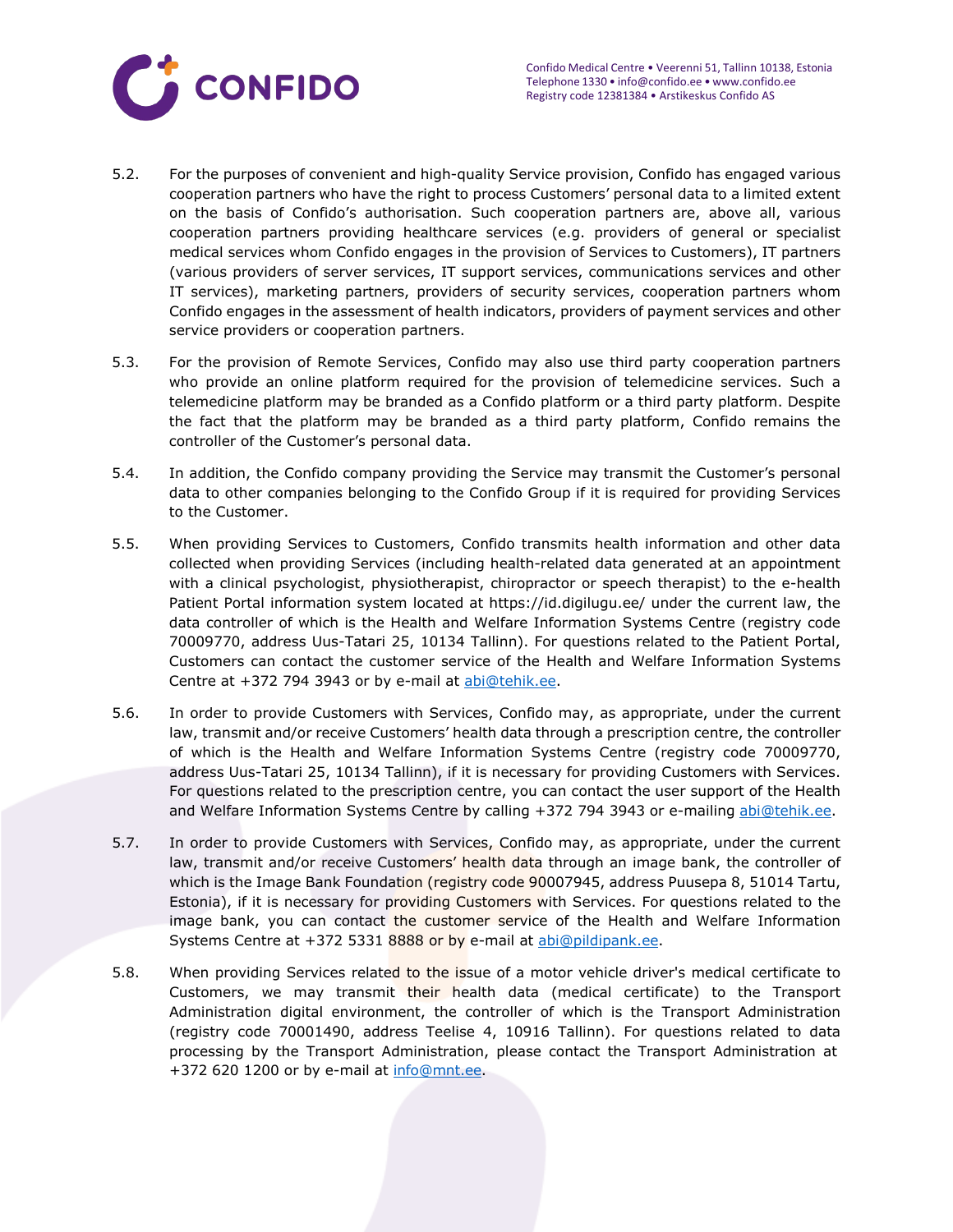

- 5.9. We may transmit Customers' medical data to the Estonian Health Insurance Fund (registry code 74000091, address Lastekodu 48, 10144, Tallinn) when providing them with Services, the treatment invoice of which shall be paid wholly or partly by the Estonian Health Insurance Fund from the health care funds. For questions related to the Health Insurance Fund, you can contact the Estonian Health Insurance Fund at +372 669 6630 or by e-mail at [info@haigekassa.ee.](mailto:info@haigekassa.ee)
- 5.10. Pursuant to current law, Confido may be obliged to disclose personal data to courts or law enforcement authorities on the basis of a regulation issued by the respective body in accordance with current legislation, or when transmitting of personal data is mandatory on the basis of the Insurance Activities Act in relation to an enquiry submitted by the insurer. In all such cases, Confido transmits personal data only if it is mandatory pursuant to current legislation and following all principles applicable to the processing of personal data, including the principle of minimalism.

#### **6. SECURITY OF PERSONAL DATA**

- 6.1. Confido has taken necessary organisational, physical and IT-related security measures to protect Customers' personal data from any misuse, unauthorised access, disclosure, modification or destruction, even if the data is transmitted to a foreign country. If Customers wish to obtain a copy of the security measures taken with regard to the transmission of personal data to foreign countries, they must submit a relevant request to Confido.
- 6.2. Only authorised persons have access to Customers' personal data. Persons with access to personal data are obligated to comply with the confidentiality obligation.

## **7. NOTICE CONCERNING THE USE OF CAMERAS**

- 7.1. **General.** Confido has installed video cameras that allow for video recording on its business premises. When installing the cameras, Confido has strictly adhered to the purpose of their installation and prevented the undue infringement of the rights of the persons in the field of view of cameras. An image of the Customer may be recorded by cameras when they visit Confido. Confido confirms that none of the cameras are installed in such a manner that their field of vision includes an area where Customers have a heightened expectation of privacy (toilets, doctor's offices). Areas within the field of vision of cameras are marked using relevant stickers.
- 7.2. **Area of use.** Cameras are installed in such a manner that their field of vision includes:
	- 7.2.1. the reception desk and the customer waiting areas on Confido's premises;
	- 7.2.2. five wards (S04-S09) in the addiction treatment department on the sixth floor at Veerenni 51.
- 7.3. **Objectives.** Confido has installed cameras for the following purposes:
	- 7.3.1. **to ensure the safety of property,** including equipment and other property belonging to Confido and property of the Customer;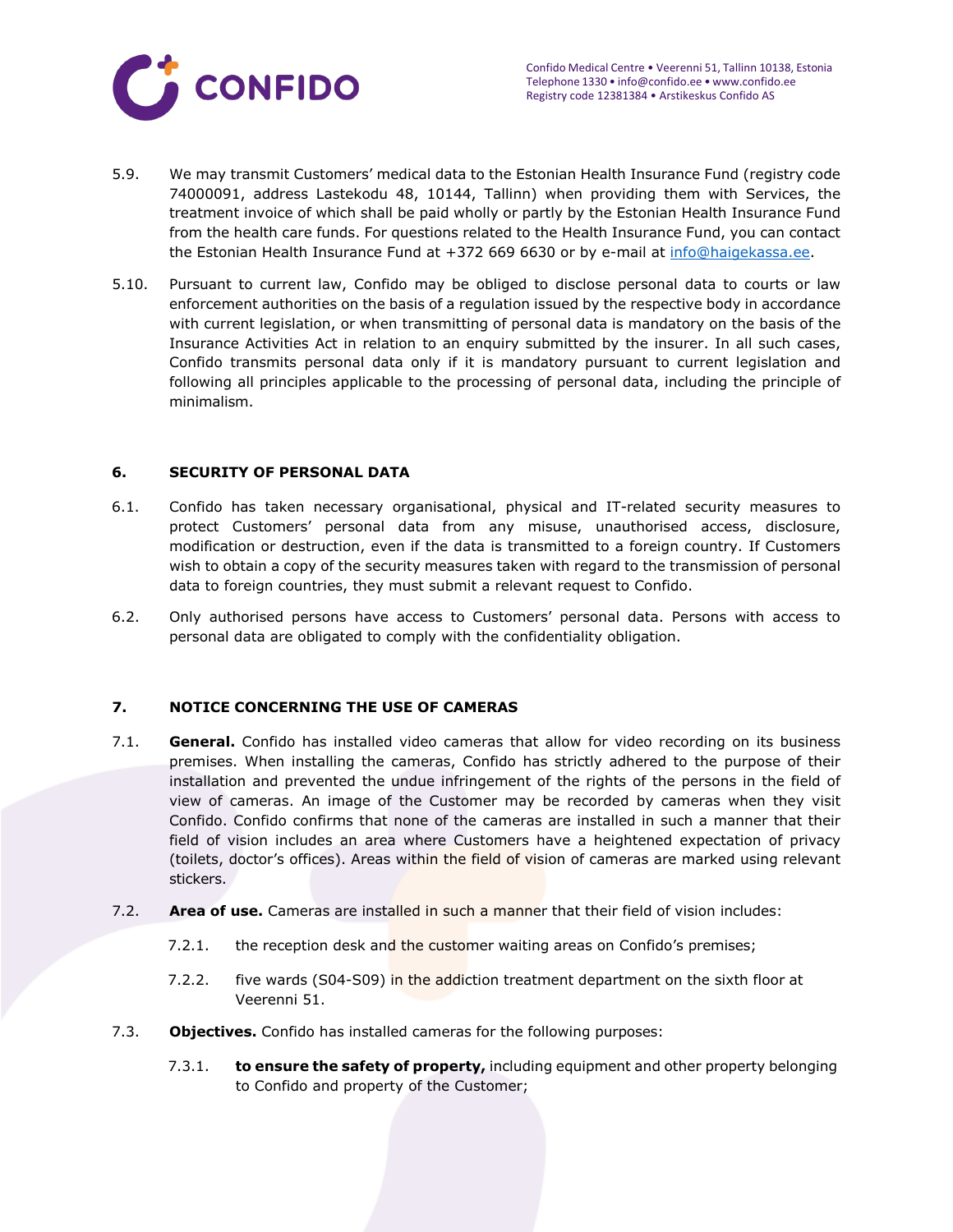

- 7.3.2. **to identify offences and violations committed on the premises** in order to investigate cases where Confido, Customers or their property have suffered damage.
- 7.4. Confido uses the information collected by means of camera recordings only for purposes explicitly stated in this Privacy Policy.
- 7.5. **Personal data collected.** Using cameras installed on its premises, Confido collects and processes only the image of persons within the field of vision of cameras, recording their appearance and behaviour. Confido confirms that none of the cameras installed on its business premises records sounds.
- 7.6. **Legal basis.** Confido processes the personal data collected by means of cameras on the basis of its legitimate interest (Article 6 (1)(f) of the GDPR).
- 7.7. **Nature of cameras.** Confido uses cameras that are installed permanently and with the possibility of magnification. The cameras allow for monitoring in real time or at a later time. As has been mentioned above, the cameras do not record sounds. Confido carries out monitoring by means of cameras 24/7.
- 7.8. **Storage of recordings.** Confido stores and processes video recordings for one (1) month with the purpose of clarifying and proving circumstances for which video recordings are made (e.g. to provide proof concerning a security incident that occurred within the field of vision of a camera to the body that initiated proceedings). The video recordings will be automatically deleted after the expiry of the term. On reasonable grounds (e.g. upon the occurrence of a security incident or in the investigation of a work-related accident), Confido has the right to store video recordings longer than a month, i.e. until such grounds cease to exist.
- 7.9. **Access to recordings.** Confido stores the recordings of video cameras in a non-personal form on a server disk with limited access which can be accessed only by certain employees (above all by the administrative specialist Rauno Kivilo). These persons may provide other employees of Confido with access to such video recordings to the extent required for fulfilling the objectives stated in this notice.
- 7.10. **Secure storage of recordings.** Confido has taken necessary organisational, physical and ITrelated security measures to protect video recordings and the personal data processed using them from any misuse, unauthorised access, disclosure, modification or destruction. Confido has notified all the persons authorised to view video recordings that such recordings may be viewed only for the purposes and to the extent provided for in this notice concerning the use of cameras.
- 7.11. **Transfer of recordings.** Confido has the right to transfer recording to the following persons:
	- 7.11.1. public authorities to whom Confido must provide video recordings and/or personal data collected using them according to relevant legislation;
	- 7.11.2. legal advisors who provide legal services to Confido in connection with violations identified using video recordings;
	- 7.11.3. camera maintenance service providers, i.e. IT service providers to the extent necessary to identify whether the camera is functioning and to eliminate any errors;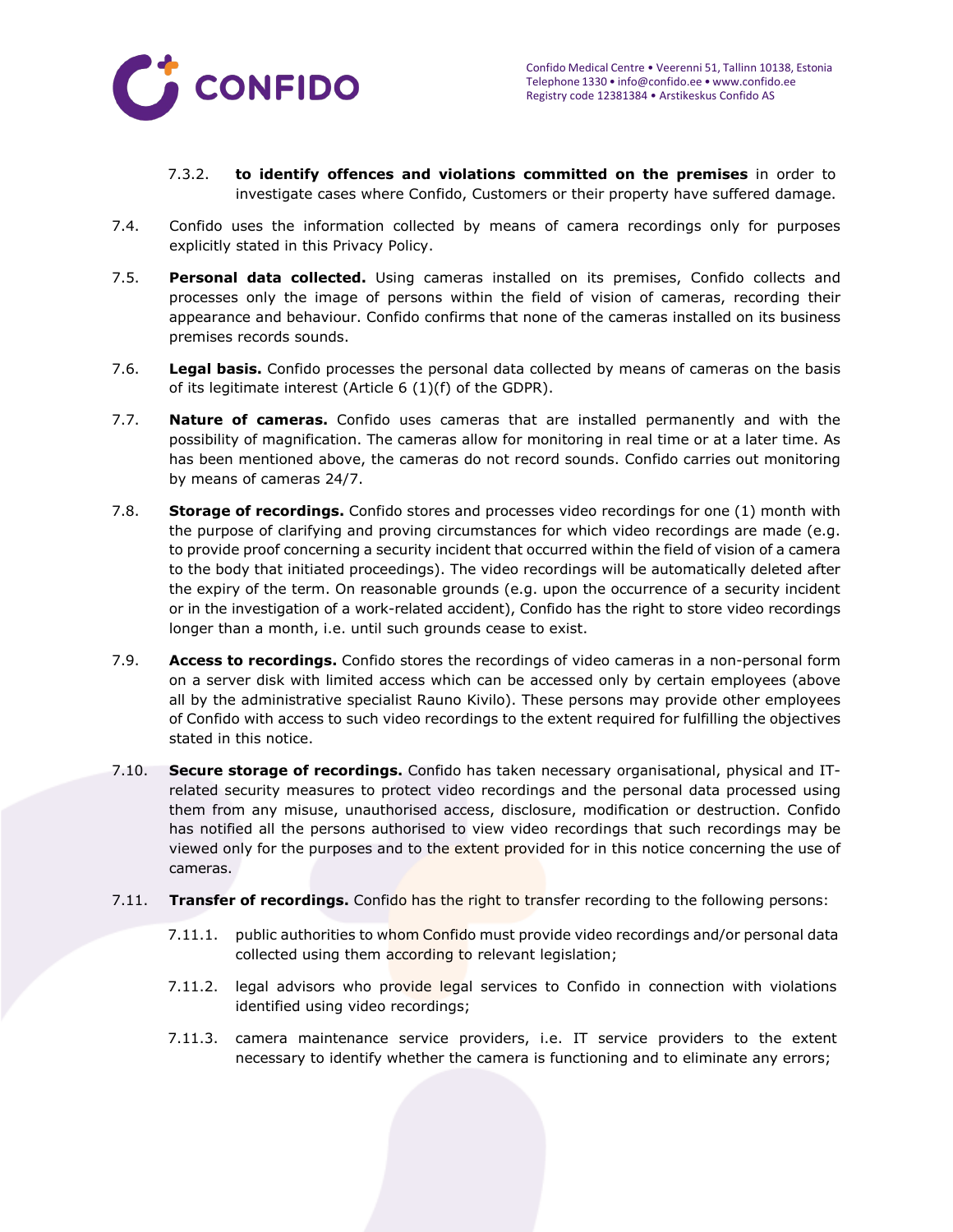

- 7.11.4. the Labour Inspectorate and/or court, where necessary.
- 7.12. **Rights of the Customer.** In connection with video recordings, the Customer has all the rights listed in clause 8 of this Privacy Policy. However, these rights are not absolute and the use of such rights may be limited in the cases stated in clause 8 of the Privacy Policy.

## **8. RIGHTS OF THE CUSTOMER**

- 8.1. Upon processing personal data, the Customer has all the rights of a data subject pursuant to applicable law, including the following rights:
	- 8.1.1. **Right of access.** The Customer has the right to ask whether Confido has any of their personal data and to obtain information about the Customer's personal data processed by Confido at any time.
	- 8.1.2. **Right to rectification of personal data.** The Customer has the right to request that Confido specify or rectify their personal data if they are inadequate, incomplete or incorrect.
	- 8.1.3. **Right to object.** The Customer has the right to submit objections to the processing of their personal data by Confido if the use of personal data is based on the legitimate interest of Confido.
	- 8.1.4. **Right to request erasure of personal data.** The Customer has the right to request the erasure of personal data if their personal data is processed with their consent and they have withdrawn their consent.
	- 8.1.5. **Right to restriction of processing.** The Customer has the right to request that Confido restrict the processing of their personal data based on current legislation, e.g. if Confido no longer needs the Customer's personal data for the purposes of processing or if the Customer has objected to personal data processing.
	- 8.1.6. **Right to withdraw consent given for processing of personal data.** If the processing of personal data is based on the Customer's consent, the Customer may withdraw their consent to Confido at any time.
	- 8.1.7. **Right to data portability.** The Customer has the right to obtain personal data from Confido which they have submitted to Confido and which is processed on the basis of their consent or in order to perform the contract entered into with them, in writing or in a commonly used electronic format, and, if it is technically possible, to request that Confido transmit the data to a third party service provider.
	- 8.1.8. **Right to file a complaint.** The Customer has the right to file a complaint with the Data Protection Inspectorate or a court in the case of a violation of their rights.
- 8.2. The Customer's rights related to the processing of personal data listed in this chapter do not include all of their rights. In certain cases, the rights of other data subjects or the legal obligations of Confido may limit the rights of the Customer.